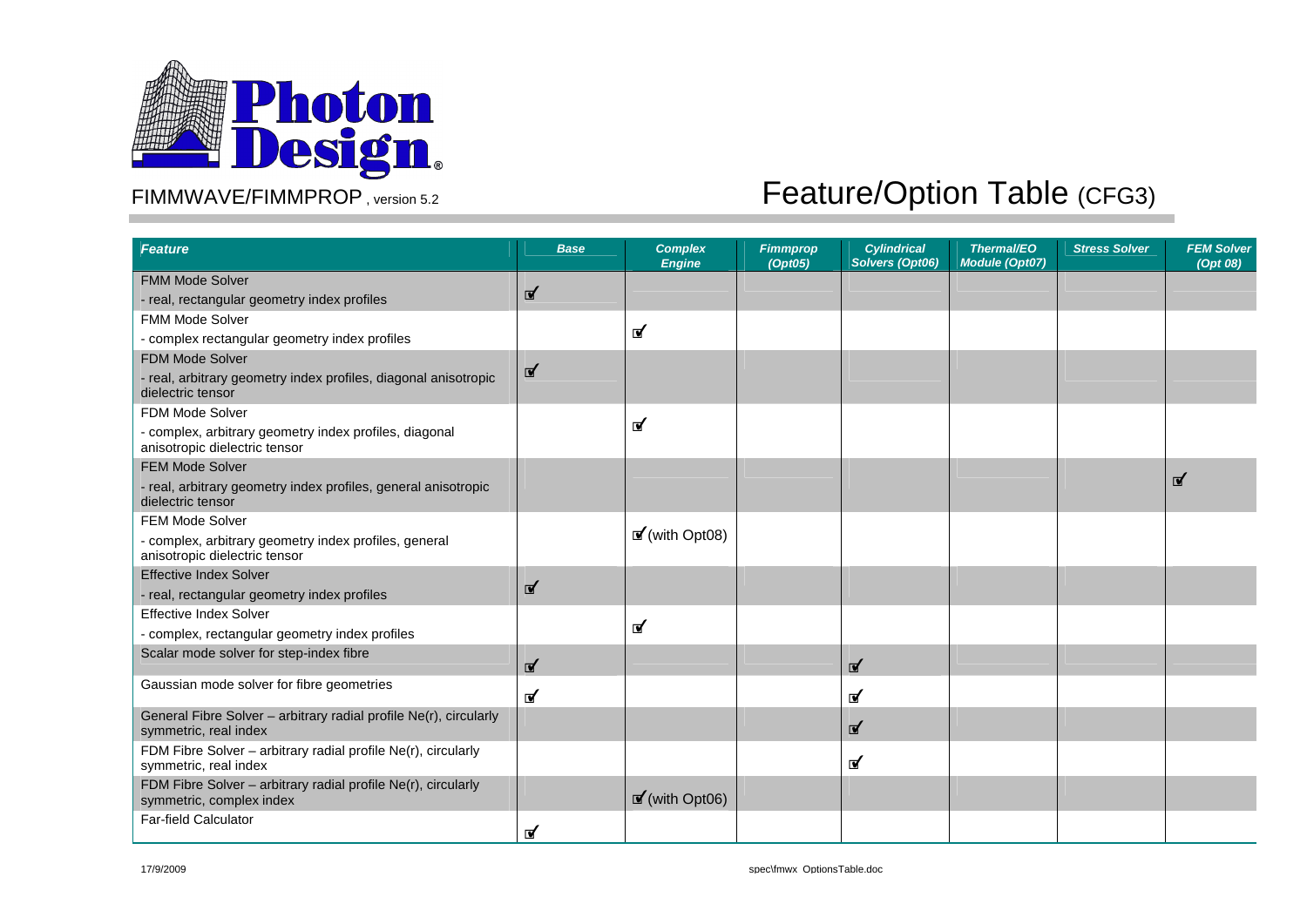| Efficient free-space propagation (waveguide-gap-waveguide<br>geometry in FIMMPROP)                                                   |   |   | ☑            |               |   |   |  |
|--------------------------------------------------------------------------------------------------------------------------------------|---|---|--------------|---------------|---|---|--|
| Bi-directional optical propagation                                                                                                   |   |   | ₫            |               |   |   |  |
| Reflections due to coatings                                                                                                          |   |   | ☑            |               |   |   |  |
| Propagation due to arbitrary beam input                                                                                              |   |   | ☑            |               |   |   |  |
| Propagation with absorbing computational boundaries                                                                                  |   | ☑ | $\mathbf{r}$ |               |   |   |  |
| Propagation in the presence of strongly absorbing regions<br>(e.g. metals)                                                           |   | ⊈ | ⊈            |               |   |   |  |
| Heat flow calculation using 2D Poisson Solver, effect of<br>heating on modes.                                                        |   |   |              |               | ₫ |   |  |
| Electro-optic effect simulation with 2D anisotropic Poisson<br>Solver, effect of E-field on modes. E.g. for design of EO<br>switches |   |   |              |               | ⊈ |   |  |
| Effects of stress on modes and propagation                                                                                           |   |   |              |               |   | ₫ |  |
| Rectangular Geometry Waveguides                                                                                                      | ☑ |   |              |               |   |   |  |
| <b>Cylindrical Geometry Waveguides</b>                                                                                               | ☑ |   |              | $\mathbf{r}'$ |   |   |  |
| Geometrical Shapes Waveguides (ellipses, rectangles and<br>polygons)                                                                 | ⊽ |   |              |               |   |   |  |